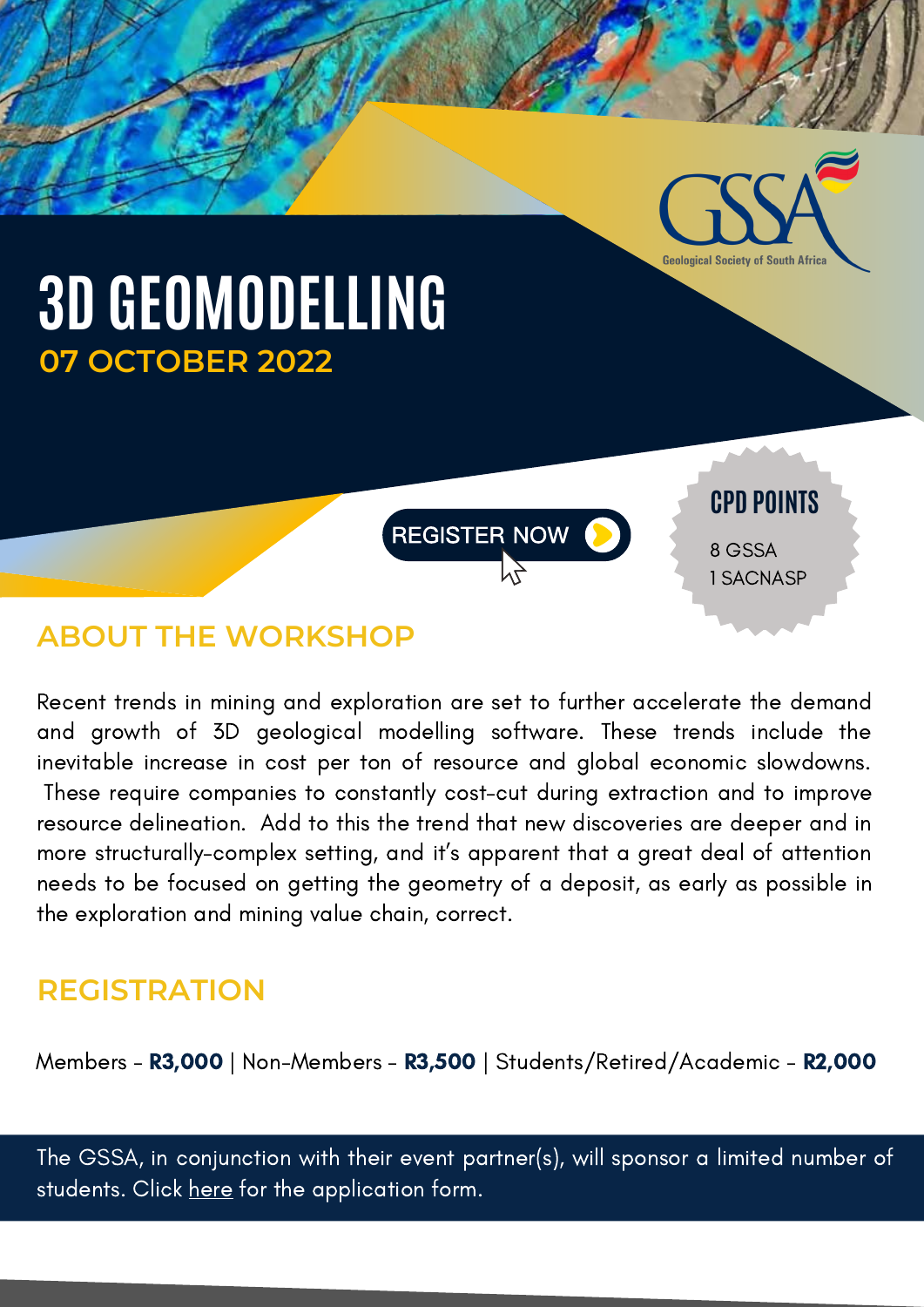## **COURSE INFORMATION**

Recent trends in mining and exploration are set to further accelerate the demand and growth of 3D geological modelling software. These trends include the inevitable increase in cost per ton of resource and global economic slowdowns. These require companies to constantly cost-cut during extraction and to improve resource delineation. Add to this the trend that new discoveries are deeper and in more structurally-complex setting, and it's apparent that a great deal of attention needs to be focused on getting the geometry of a deposit, as early as possible in the exploration and mining value chain, correct.

The versatile application of well-built, validated 3D models is one of the most important tools for achieving this and forms the basis for all downstream processes. From the point of view of drillhole targeting, resource extension, geotechnical design, infrastructure and cost simulation, pre- and postblast surveying, geohydrological simulations, truck and bucket volume calculations and many other routine mine tasks, 3D models are a common and necessary denominator.

The past decade has seen a tremendous growth in the capabilities of almost all commercial 3D geomodelling packages, to the point where they run on high-end PCs. This growth has changed the complexion of mineral exploration and mining; there is now a huge overlap in terms of basic volume modelling and manipulation between commercially-available, general modelling packages and those specifically tailored for use in geology and mining. Recent trends are away from software packages that have unforgiving data import routines, use explicit, section-based modelling and which incorporate limited data sets or types. The trend is towards software packages that have flexible import routines; rapid, dynamic, implicit modelling of surfaces and shells, integration of large numbers of disparate data sets and 3D querying of spatial data to determine trends and patterns. These typically incorporate an easy, workflow-driven approach.

#### The one-day online course takes you through:

- An overview of the various data types that should be combined and examined in a typical model-building process
- The applicability of specific modelling techniques and philosophies, to various deposit types and problems
- The processes of 3D geological modelling and the techniques employed
- The differences between explicit, implicit and rules-based conditional modelling, and up-to-date trends in their related mainstream software packages
- Incorporation of structural data to create a fault network
- Tertiary use of 3D models, such as surface dip analysis, apparent dip analysis, 3D querying, intelligent targeting and trend analysis
- A review of most commercial or mainstream 3D geomodelling packages used in the minerals industry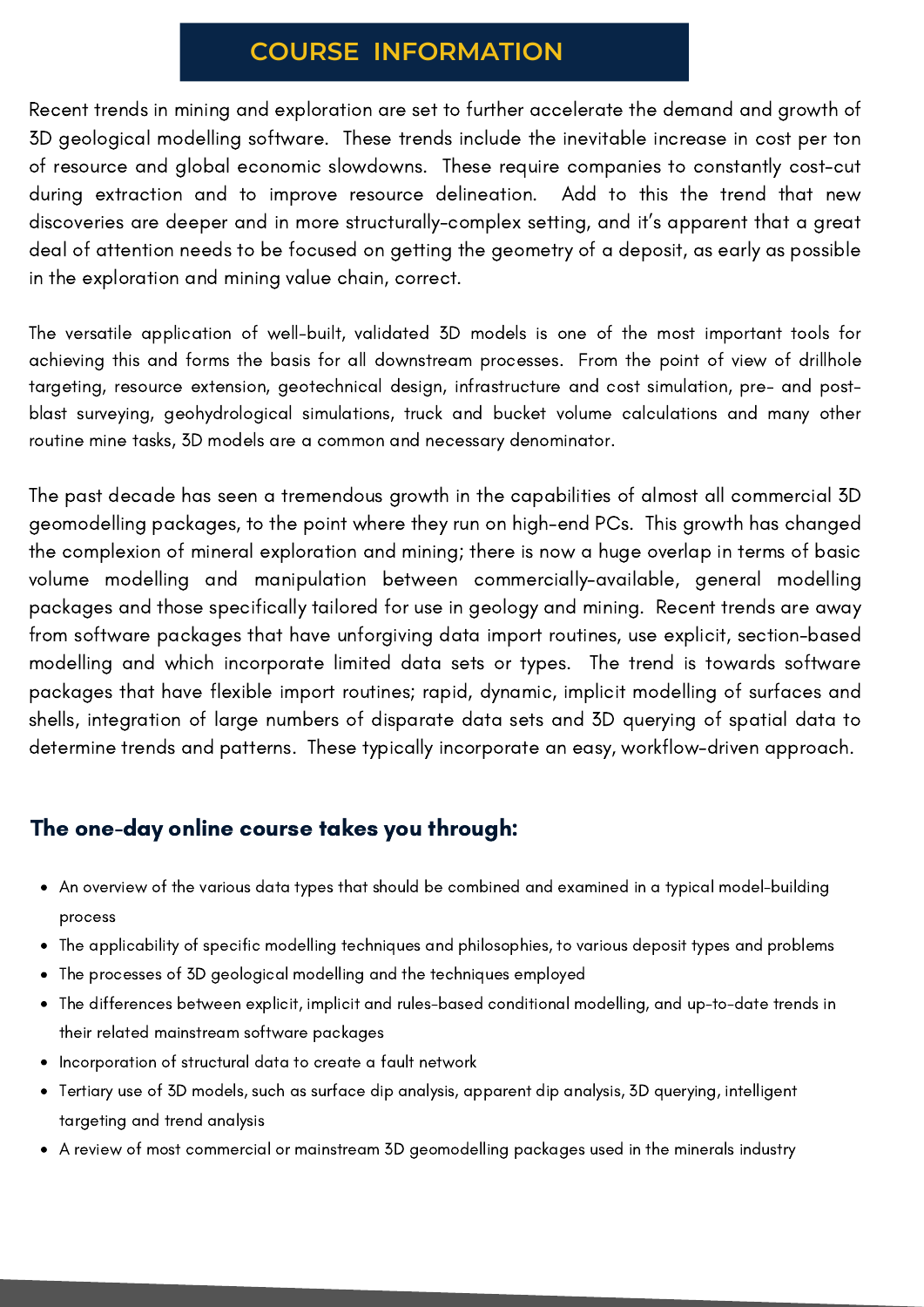## **BENEFITS OF ATTENDING**

- The course is not specific to any modelling package, but rather uses a "nuts-and-bolts" approach, by way of presenting the underlying data and techniques employed
- The course provides a broad overview of 3D modelling packages applied to exploration and mining
- The course provides an overview of the various data types that should be combined and examined in a typical model-building process, in order to create fully-constrained 3D models
- The applicability of specific modelling techniques and philosophies, to various deposit types and problems, will be discussed. Inter alia: exploration models; geophysical data inversion; resource estimation models; geotechnical models, conceptual models are touched upon
- Basic definitions of points, lines or polylines and polygons, and varieties in nomenclature, are covered
- The attendee will gain a thorough understanding of the processes of 3D geological modelling and the techniques employed, to the point where they should have the tools and vernacular to approach basic 3D modelling in virtually any software package
- The differences between explicit, implicit and rules-based conditional modelling, and up-todate trends in their related mainstream software packages, will be presented
- Incorporation of structural data, in order to create a fault network, will be demonstrated by way of several examples
- Tertiary use of 3D models, such as surface dip analysis, apparent dip analysis, 3D querying, intelligent targeting and trend analysis will be addressed
- Commercial or mainstream 3D geomodelling packages will be discussed, based on a set of key criteria and workflows

## **WHO SHOULD ATTEND**

Geologists (mainly Junior, Mining, Exploration, Hydraulic, Engineering, Resource) |

Exploration Managers | Geotechnical Engineers (Engineering Geologists) | Surveyors | Mine Planners Academics (Professors, Lecturers in Geoscience and Geology Departments) | Consulting Companies Mineral Resource Managers | Mining Engineers | CEOs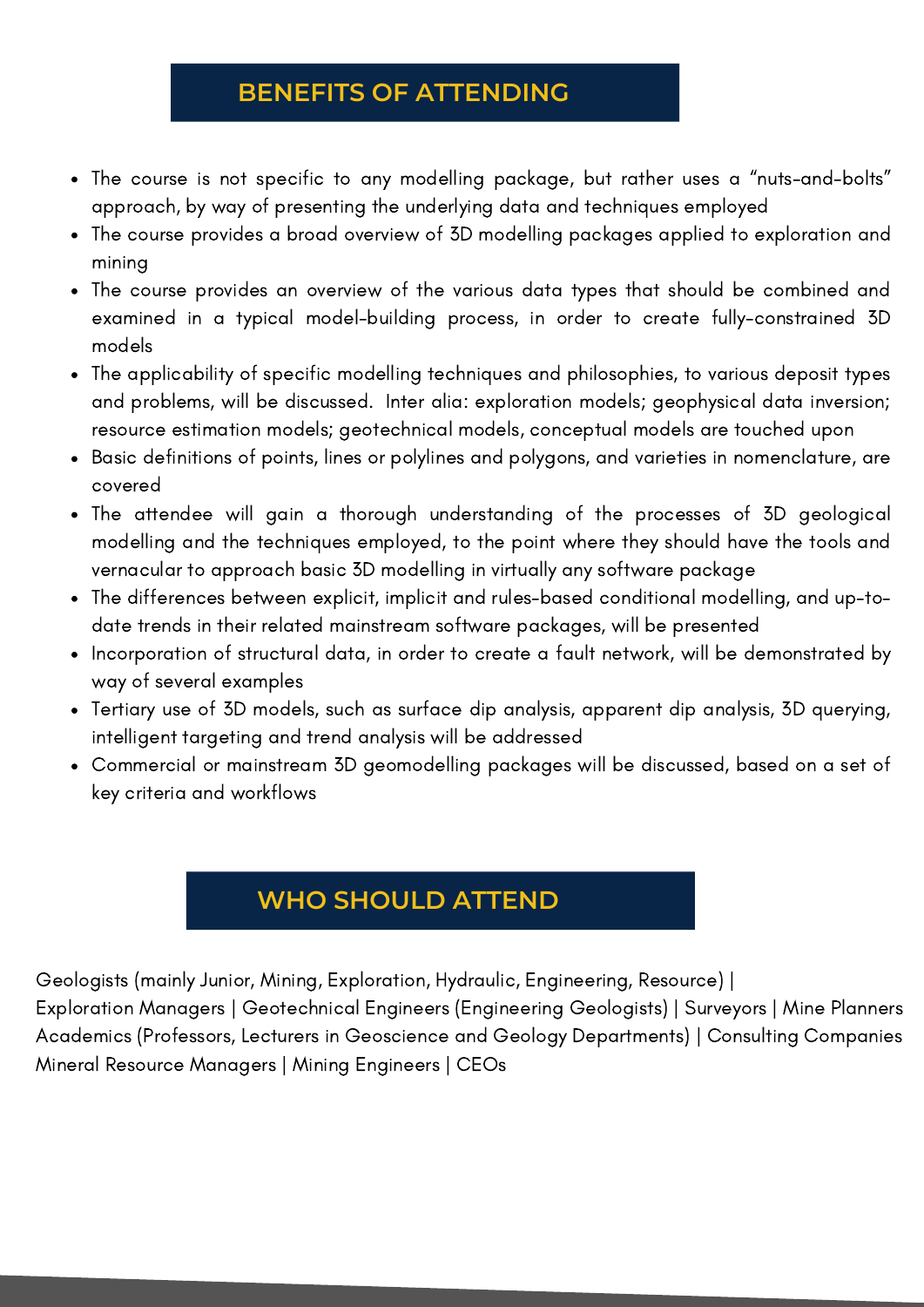## **ABOUT THE SPEAKER**



#### Dr Ian Basson

Ian qualified with a Ph.D. in Structural Geology from the University of Natal (now Kwazulu-Natal) in 2000. He completed his Post-Doctoral Studies at the University of Cape Town, with a focus on the structural controls on kimberlite emplacement, in 2002. Ian is a professional structural geologist with over 23 years' experience in mapping, structural analysis and 3D modeling. His skill set includes mapping of complex structural environments, including high-grade metamorphic terranes and those with a significant brittle-ductile or brittle overprints; structural and lithological mapping of open-cast mines; translation of structural features into parameters that are used by geotechnical engineers and mining personnel in pit slope design and mine planning; 3D modeling of complex geology; lithological and structural interpretation of geophysical and Landsat/ASTER data sets; forward structural modelling in greenfields or brownfields exploration projects using stress mapping and modelling. Ian has undertaken over 180 projects for his clients and has published 34 peer-reviewed articles. He is a Senior External Lecturer at the University of Stellenbosch, where he presents the Honours Geology class with a course on general 3D modelling and a practical course in Leapfrog.

#### PROFESSIONAL ORGANISATIONS

- Practicing Natural Scientist, S.A. Council for Natural Scientific Professions (Pr. Sci. Nat.)
- Fellow of the Geological Society of South Africa (GSSA)
- Member of the Society of Economic Geologists, U.S.A. (SEG)
- Associate Member of the S.A. Institute for Engineering and Environmental Geologists (SAIEG)

#### **EXPERIENCE**

Ian founded Tect Geological Consulting in 2002 [\(www.tect.co.za\)](http://www.tect.co.za/). Since then, Tect has worked on 38 deposit types in 25 countries throughout Africa and Middle East. Tect's main clients are Kumba's Sishen and Kolomela operations, Venetia Mine (De Beers), Voorspoed Mine (De Beers); Palabora (RTZ); Jwaneng, Orapa, Letlhakane and Damtshaa Mines (Debswana); Geita Main and Star and Comet Pits (Geita Mine, AngloGold Ashanti); Chimiwungo (Barrick), Kansanshi (First Quantum Minerals), Northam Platinum's Zondereinde and Booysendal Mines, Amandelbult's Moddergat Area (Anglo Platinum), Lonmin Marikana 2# and PTM's Waterberg Prospect.